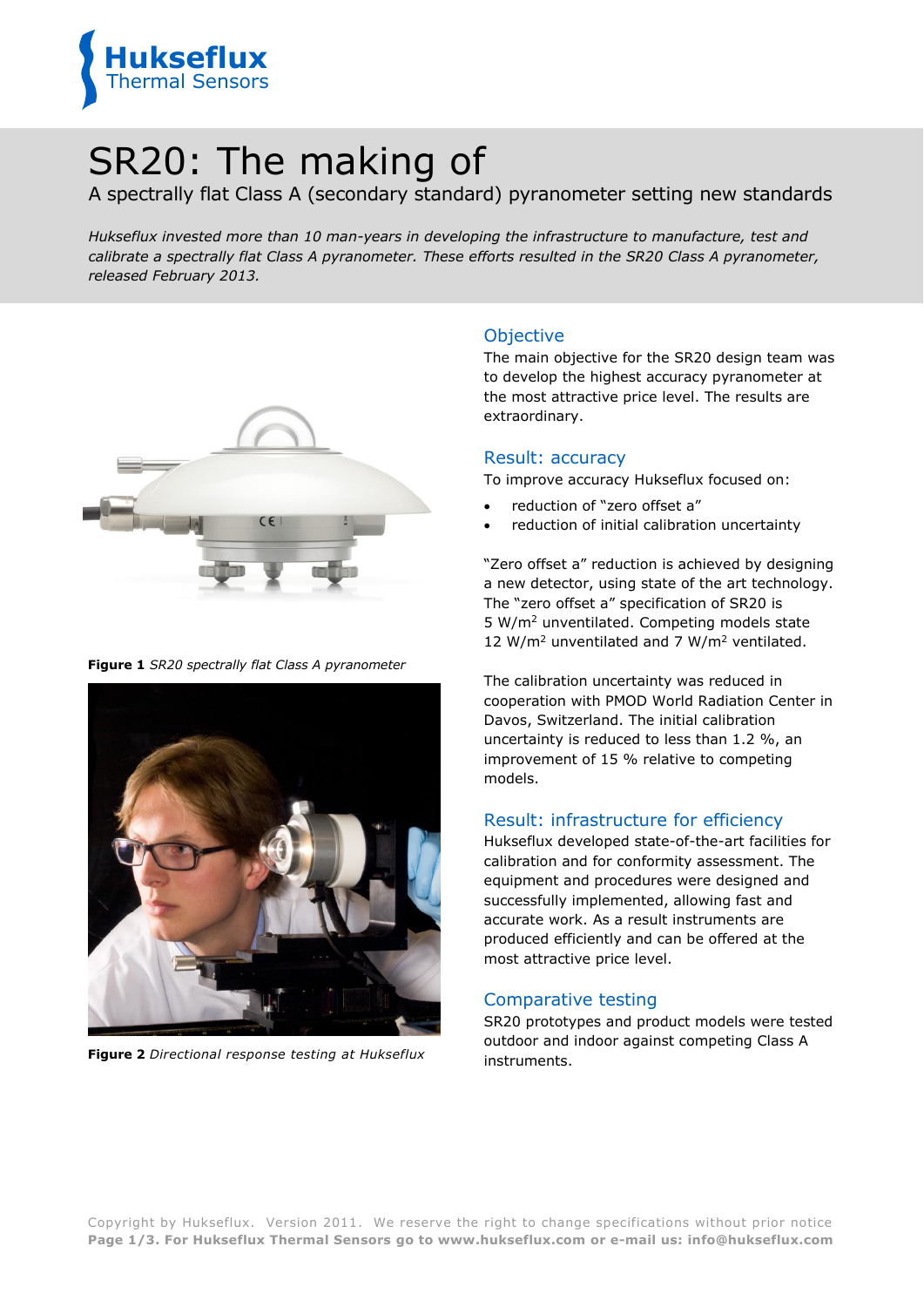



**Figure 3** *Directional response of a SR20 pyranometer of 4 azimuth angles, compared to Class A limits*

# Individual testing of every instrument

In order to be classified as Class A, every pyranometer needs to be tested individually for all critical specifications. As an example, Figure 3 shows directional response test results of a SR20 pyranometer. Each SR20 is supplied with a product certificate, reporting directional response, temperature response and response time (95 %).

#### Reference calibration at PMOD

Hukseflux' internal working standard, the reference for our SR20 calibration, has been calibrated at PMOD World Radiation Center in Davos, as shown in Figure 4.

### Worldwide support

Hukseflux has pyranometer calibration equipment and servicing facilities in the following regions:

- Europe
- United States of America
- China
- Japan
- India

For contact details, please visit

| <b>Calibration Certificate</b><br>No. 2012-C-38 |                                                                                         |                                                                                                                                                                                                                                                                                                                                                                                                                                                                                                                                               |
|-------------------------------------------------|-----------------------------------------------------------------------------------------|-----------------------------------------------------------------------------------------------------------------------------------------------------------------------------------------------------------------------------------------------------------------------------------------------------------------------------------------------------------------------------------------------------------------------------------------------------------------------------------------------------------------------------------------------|
|                                                 |                                                                                         |                                                                                                                                                                                                                                                                                                                                                                                                                                                                                                                                               |
| <b>Calibration Item</b>                         | Pyranometer                                                                             |                                                                                                                                                                                                                                                                                                                                                                                                                                                                                                                                               |
|                                                 | Manufacturer<br>Type<br>Serial Number                                                   | Hukseflux<br>SR20<br>101                                                                                                                                                                                                                                                                                                                                                                                                                                                                                                                      |
| Customer                                        | Hukseflux Thermal Sensors B.V.<br>Elektronicaweg 25<br>2628 XG Delft<br>The Netherlands |                                                                                                                                                                                                                                                                                                                                                                                                                                                                                                                                               |
| <b>Calibration Mark</b>                         | Label 2012-C-38                                                                         |                                                                                                                                                                                                                                                                                                                                                                                                                                                                                                                                               |
| <b>Period of Calibration</b>                    | 2012 July 18, 23, 24                                                                    |                                                                                                                                                                                                                                                                                                                                                                                                                                                                                                                                               |
|                                                 | Davos Dorf, 25 July 2012<br>C. Thomann<br>In charge of calibration                      | W. firstile<br>Dr. W. Finsterle<br>Head WRC section solar radiometry                                                                                                                                                                                                                                                                                                                                                                                                                                                                          |
|                                                 |                                                                                         | PMOD/WRC follows the requirements for the competence of testing and calibration<br>laboratories according to ISO/IEC 17025. PMOD/WRC is a designated institute of the Swiss<br>Federal Office of Metrology, the Swiss signatory of the CIPM MRA (International Committee<br>for Weights and Measures - Mutual Recognition Amangement).<br>Calibration certificates without signature are not valid. This calibration certificate shall not be<br>reproduced except in full, without the written approval of the Physikalisch-Meteorologisches |

[www.hukseflux.com](http://www.hukseflux.com/) **Figure 4** *PMOD certificate of SR20*